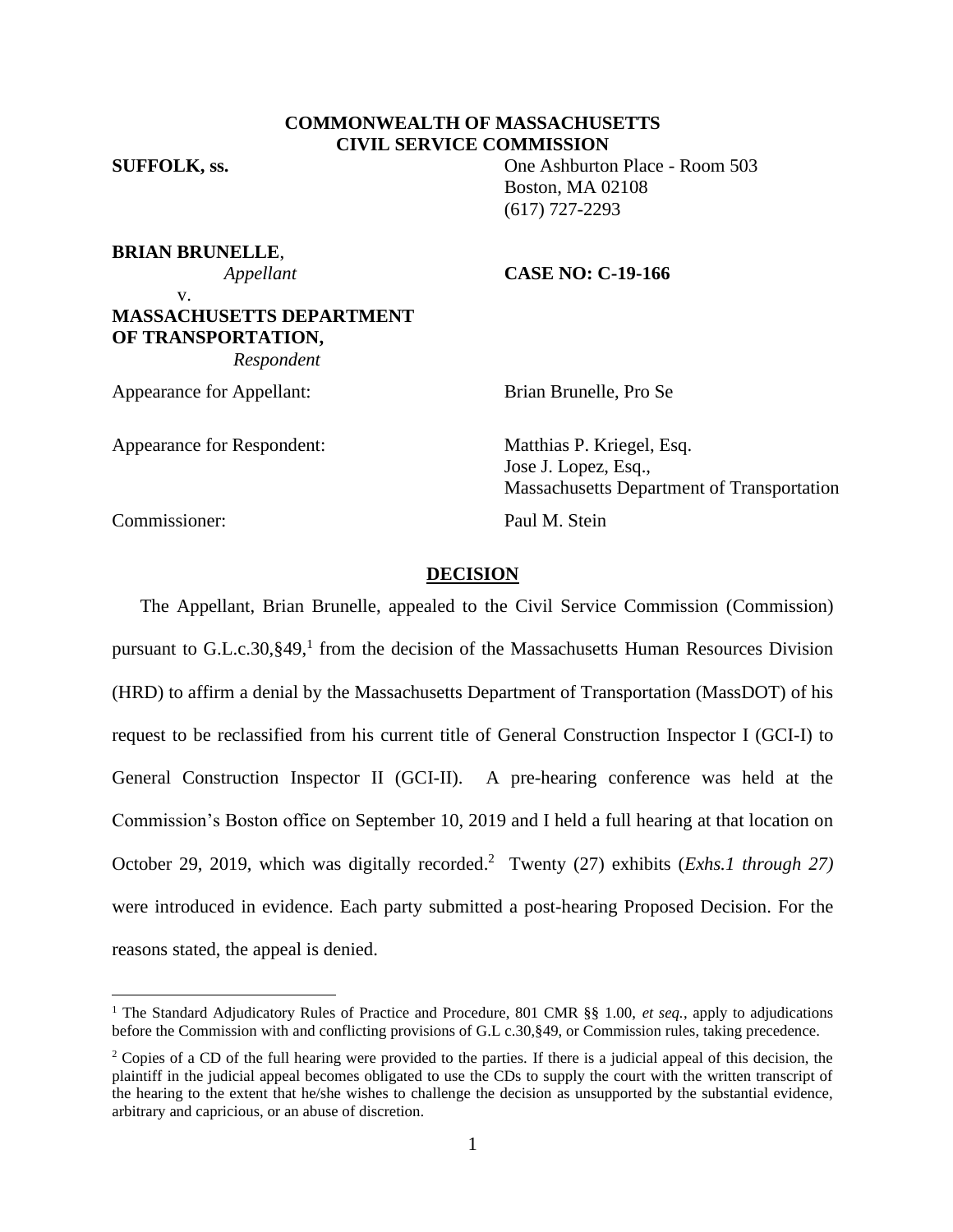## **FINDINGS OF FACT**

Based on the Exhibits entered into evidence and the testimony of the following witnesses:

### *Called by MassDOT*:

- James Marine, Acting Dist. Admin. Manager, MassDOT Dist. 3
- Brian Brunelle, GCI-I, MassDOT Dist. 3

*Called by the Appellant:*

- Roger Wykes, Civil Engineer III, MassDOT Dist.3
- Michael Hartnett, Dist. Construction Engineer, MassDOT Dist. 3

and taking administrative notice of all matters filed in the case, pertinent law and reasonable inferences from the credible evidence, a preponderance of evidence establishes these facts:

1. The Appellant, Brian Brunelle, began employment wiith MassDOT in 2002, initially serving in the position of Laborer II., He was promoted in 2009 to the position of Highway Traffic Inspector II. In March 2017, he was promoted to Engineering Aide II (EA-II) and assigned to the Construction Section of MassDOT's District 3, headquartered in Worcester, MA. (*Exhs.1 & 8*)

2. On or about March 21, 2017, Mr. Brunelle submitted a request to MassDOT for reclassification of his title from EA-II to GCI-II. (*Exh.5*)

3. At the time of his request, MassDOT was in the process of a classification study of MassDOT job titles, and deferred consideration of his request until after July 2018, when the study was completed. (Exhs.5 through 8)

4. By letter dated March 19, 2019, MassDOT informed Mr. Brunelle that his position was reclassified from EA-II to GCI-I, effective March 19, 2017, with retro pay as a GCI-I awarded from that date forward. (*Exhs.9 & 10*)

5. Mr. Brunelle appealed the reclassification decision through the MassDOT's Human Resources Division, continuing to press his request for reclassification to the title of GCI-II, which was denied. (*Exhs.11 & 12*)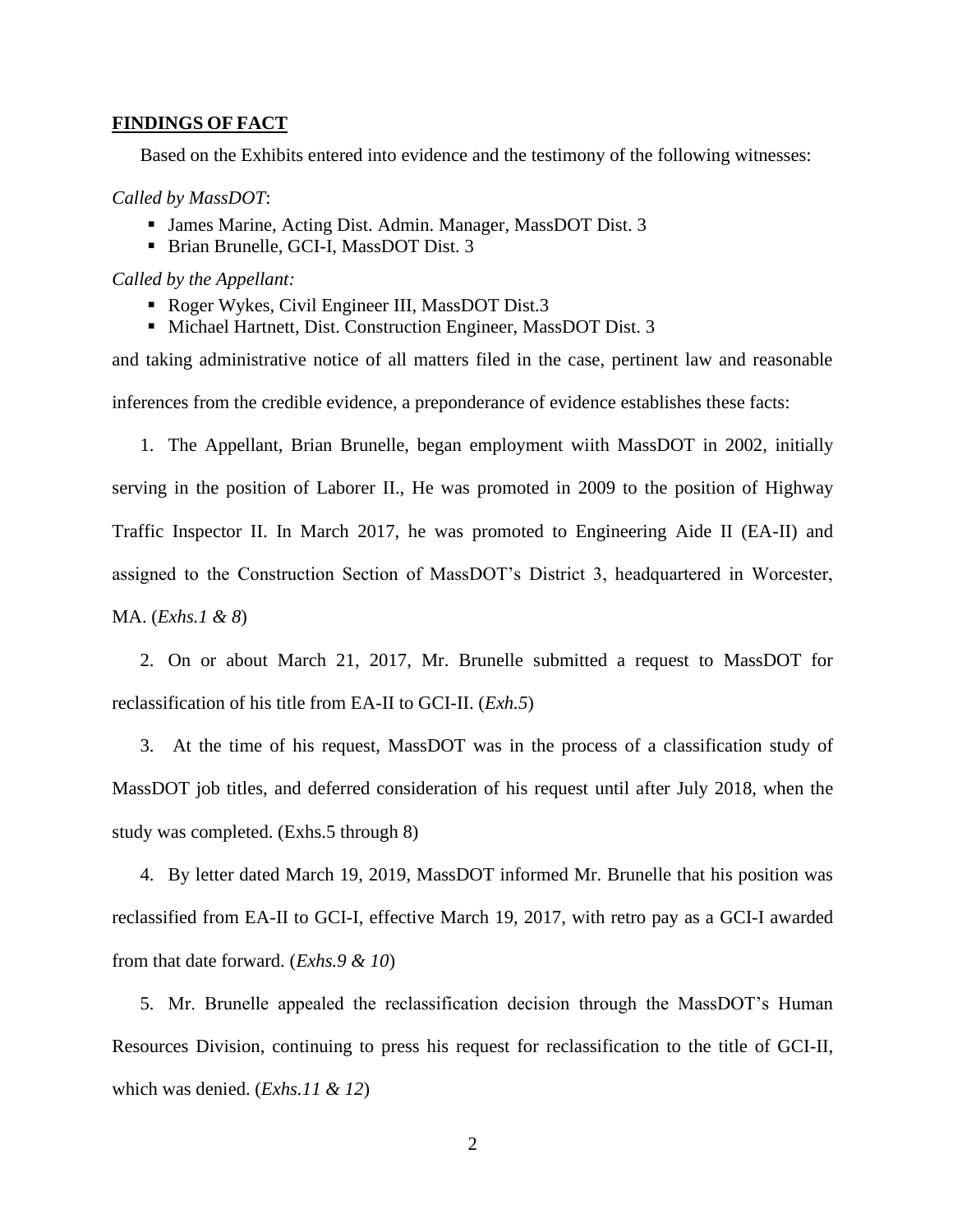6. Mr. Brunelle further appealed to the Massachusetts Human Resources Division (HRD). By letter dated July 30, 2019, Mr. Brunelle was informed that HRD concurred with MassDOT's decision that the duties being performed by him do not warrant the reclassification request and denied his appeal. (*Exh.13*)

7. This appeal to the Commission duly ensued. (*Exh.17*)

## Job Specifications for GCI-I and GCI-II

8. The Classification Specification for the General Construction Inspector (GCI) Series, issued May 1, 1989, defines the basic purpose of the work of a GCI is to oversee construction projects and enforce compliance with plans and specifications and all applicable laws, rules, regulation, policies and procedures. Incumbents in the GCI series inspect the construction of highways, buildings, bridges, dams, water or sewage systems, tunnels and waterways; conduct test on construction materials; survey construction sites; maintain records of construction operations; and perform related work as required. (*Exh.15*)

9. The GCI Series contains two levels: (a) GCI-I is the entry-level technical job in the series; and (b) GCI-II is the first-level supervisory job in the series. A GCI-I exercises "functional supervision" over 1-5 technical or other personnel with respect to "certain, but not all work activities" or "over some or all work activities on a temporary basis". The GCI-II exercises such "functional supervision", but also exercises "direct supervision" over, and "assign[s] work to and review[s] the performance of 1-5 technical personnel." (*Exh.15*)

10. The specific duties common to both the GCI-I and GCI-II level include: inspection of materials and construction operations for conformance to plans and specifications and rules and regulations; conducting field and/or laboratory test on materials used, minor survey work (e.g., placing grade stakes and operating survey instruments to determine line and grade and boundary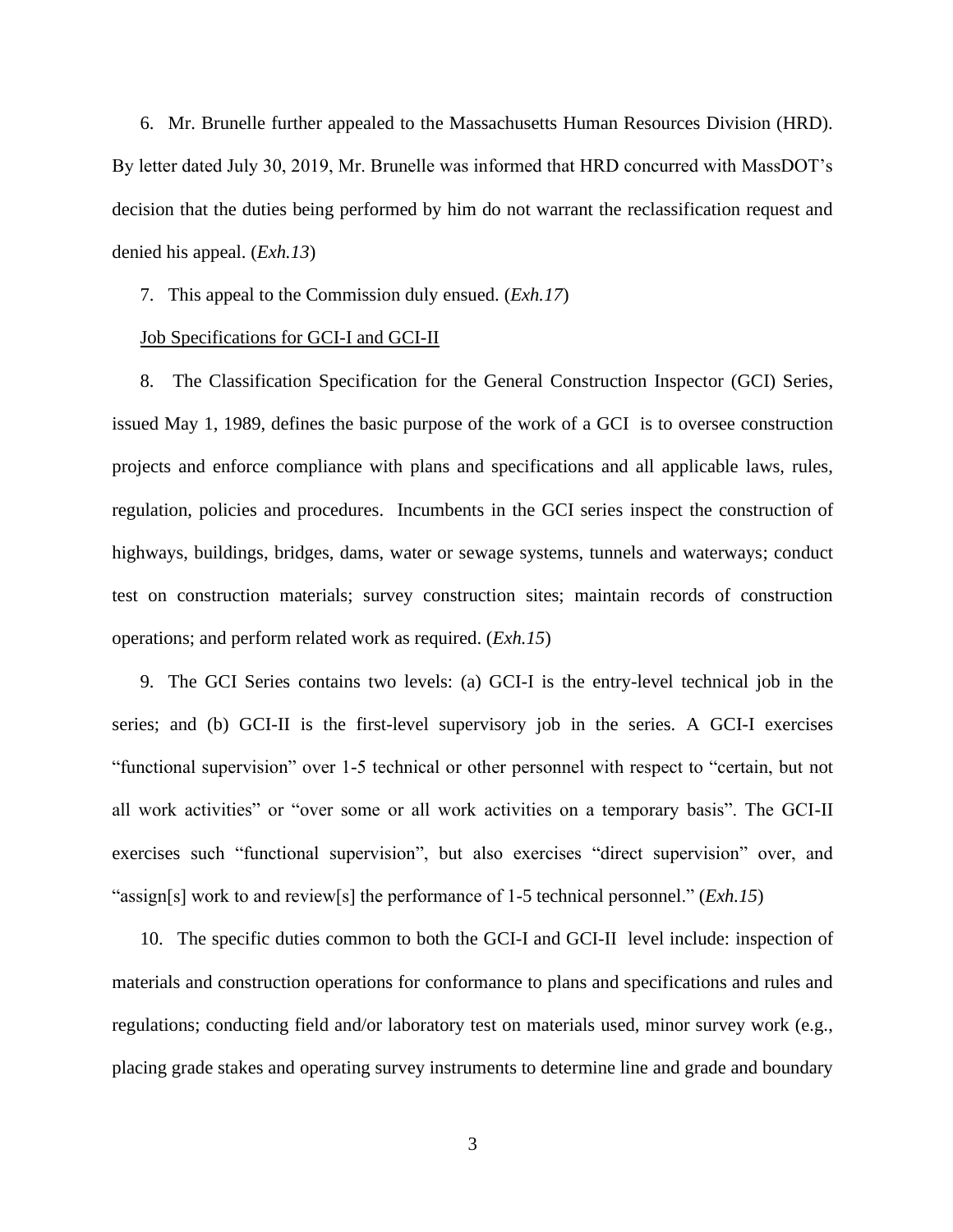lines; preparing field notes and sketches and other documentation to chronicle work progress; inspecting contractor safety procedures for compliance with state and federal regulations; calculating quantities for pay estimates and payments; attending safety meeting and construction seminars to maintain proficiency; writing routine letters and memoranda. Both levels of work also involve "work contacts" with federal, state and municipal officers, engineers, technicians, workmen, abutters, contractors and the general public. (*Exh.15*)

11. In addition to the duties described above, a GCI-II is responsible for inspection of more complex construction operations, such as concrete and steel placement, excavation and drainage, traffic lines, signs, controls, pavement and lighting; monitoring contractor compliance for necessary permits and EEO guidelines; recommending changes to specifications and construction plans; recommending acceptance of completed projects, responding to issues from abutters, contractors and others regarding boundary lines and building codes; documenting investigative and inspection activities and recommending corrective action; and reviewing and editing reports prepared by subordinates; attend pre-bid conferences. (*Exh.15*)

## The Appellant's Work

12. Since March 2017, Mr. Brunelle has worked on highway construction projects assigned to him by his immediate supervisor, Roger Wykes, Civil Engineer III (CE-III). Mr. Wykes serves as the Resident Engineer with overall responsibility for project oversight. (*Exh.27*; *Testimony of Appellant & Wykes*)

13. Due to staff attrition and high workloads, Mr. Wykes's responsibilities encompass simultaneous oversight of multiple projects as well as duties as a MassDOT scuba diver. Mr. Wykes had previous experience with Mr. Brunelle prior to 2017, and requested that Mr.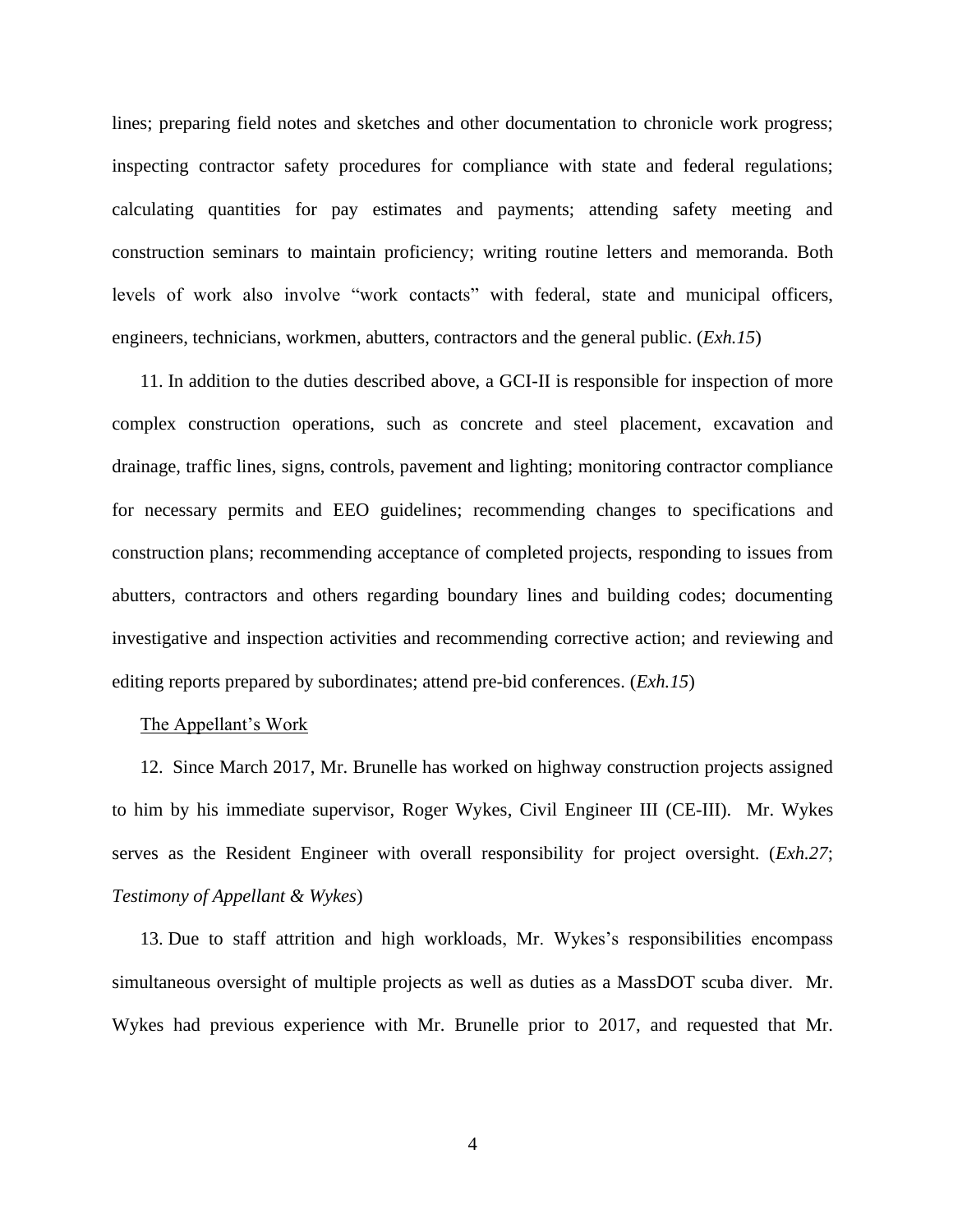Brunelle be assigned to serve as his assistant to cover some of the projects in his absence. (*Testimony of Wykes & Hartnett*)

14. Mr. Brunelle has been assigned to as many as four on-going multi-lane divided highway projects at a time, with an aggregate contract price of \$26 million, working a regular workday schedule as well two or three overtime night shifts. These projects include:

- Contract 97774 \$7 million project consisting of full depth construction, pavement milling and paving, removal of existing and installation of new vertical curb, sidewalk installation, drainage repairs and installation, and the installation of traffic signal equipment.
- Contract 100200 \$2 million project consisting of full depth roadway construction, roadway widening, removal and installation of curbing, installation of trench and subdrain, wetlands replication, pavement and the construction of a geosynthetic reinforced slope.
- Contract 97595 \$13.5 million project consisting of resurfacing 6.2 miles of highway and related work, including drainage improvements, replacing guardrail and sections of barriers, slope stabilization and pavement.
- Contract 102206 \$3.9 million project consisting of full depth construction, micromilling, paving, removing and resetting existing granite curb and edging, drainage and installation of traffic signals.

# (*Exhs.18 through 20, 23 & 28; Testimony of Appellant & Wykes*)

15. Mr. Brunelle regularly performs the duties that would be performed by Mr. Wykes when he was on site. During day shifts and on all overtime night shifts, Mr. Brunelle has overall responsibility for project oversight, which requires that he exercise "functional" supervision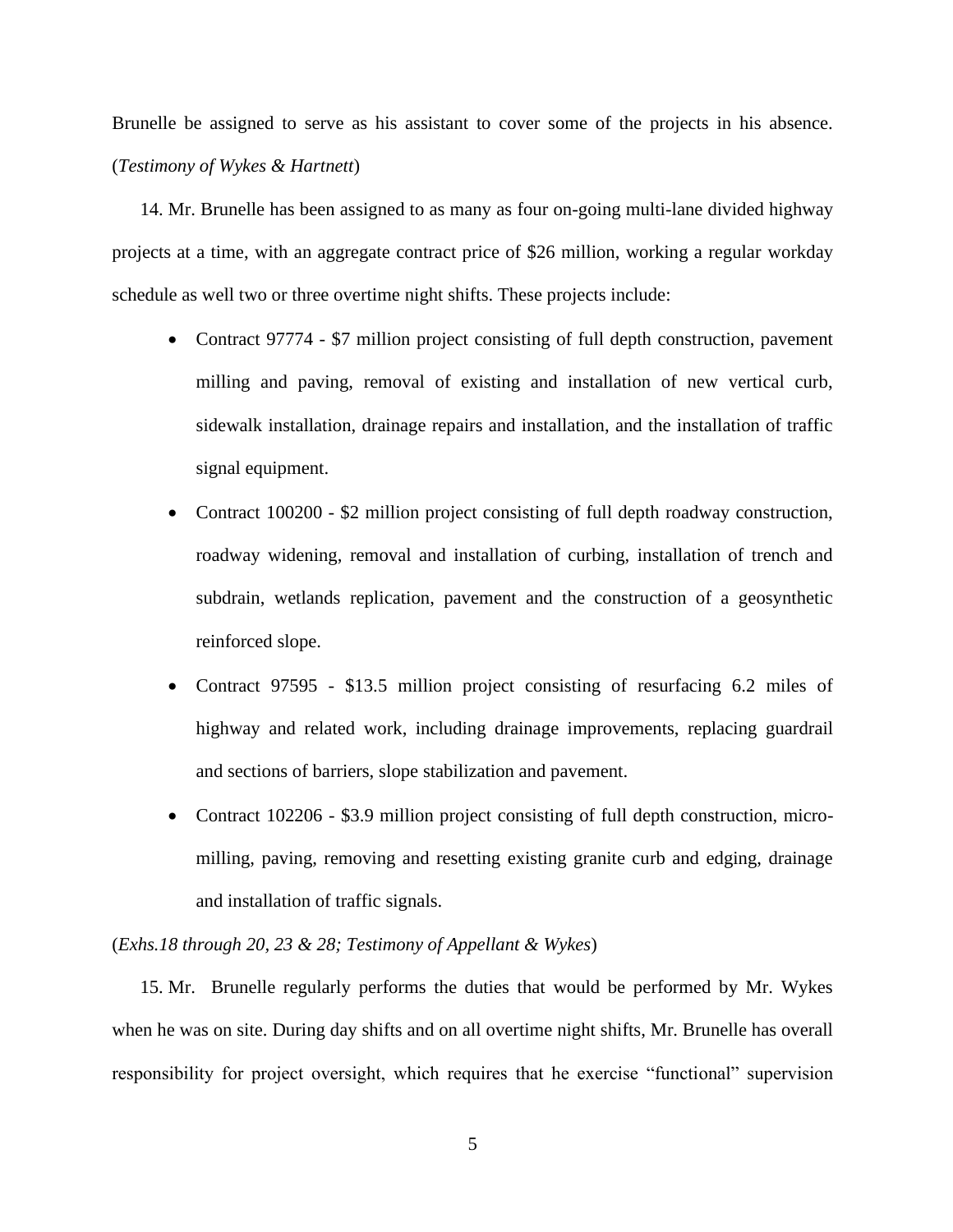over contractor personnel as well other MassDOT personnel assigned (usually on an overtime, temporary basis for a few days at time) to one of the projects. On the night overtime shifts, he prepares the overtime pay records as the Shift Supervisor. The scope of the work on these projects includes excavation, setting and pouring of structural concrete, drainage systems, and traffic and lighting assemblies. Mr. Brunelle also monitors and documents compliance with environmental rules and best practices. He prepares and signs off on the daily Field Inspection Reports covering all work performed during his shift. (*Exhs.8,11,23, 24 & 28; Testimony of Appellant & Wykes*)

16. Mr. Brunelle engages in routine "work contact" with local officials, especially law enforcement and municipal engineers, as well as private property abutters. In the absence of Mr. Wykes, he has addressed and resolved issues that arise with abutters or require changes to contract plans and specifications (for example, reconfiguring a drainage system to prevent runoff). He reviews for accuracy the daily operations reports of other MassDOT personnel on site and has the authority, and has exercised the authority, to require corrections in the reports prepared by others. (*Exhs.11; Testimony of Appellant & Wykes*)

17. The MassDOT personnel Mr. Brunelle "functionally" supervises on site include GCIs and other technical personnel assigned to the job by Mr. Wykes or by a supervisor in another unit. Mr. Brunelle does not assign personnel to a job. He has no "direct reports" and does not prepare EPRS reports for any MassDOT employees. (*Exhs.24; Testimony of Appellant, Wykes & Hartnett)* <sup>3</sup> .

18. The only Form 30s prepared for Mr. Brunelle's position relate to his job as an EA-II, prior to his reclassification to GCI-I. No Form 30 for his job since that reclassification was

<sup>&</sup>lt;sup>3</sup> There are approximately a dozen GCI-IIs in the District 3 Construction Section, none of whom have any direct reports. (*Exh.27;Testimony of Hartnett*)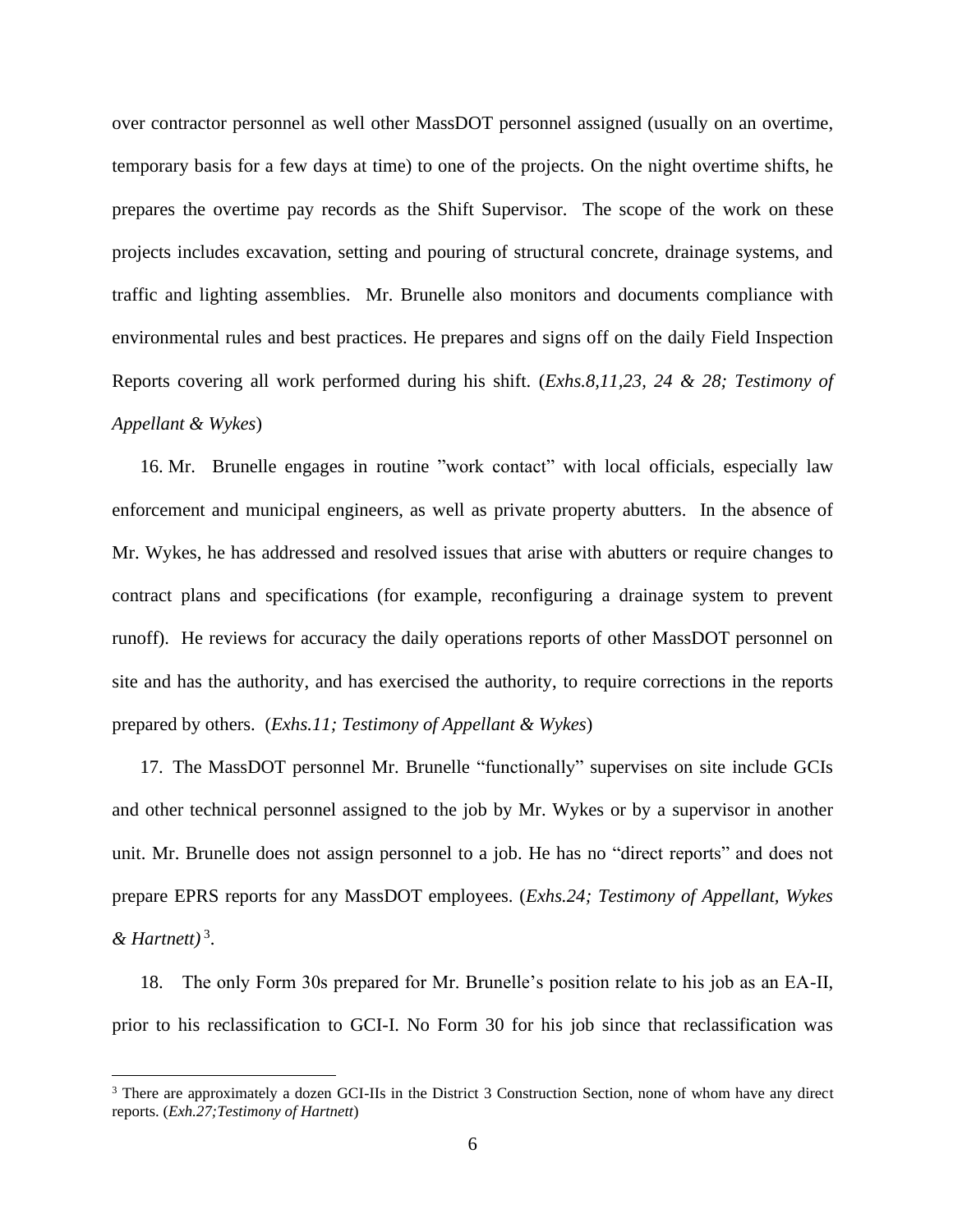provided. Mr. Wykes did prepare one EPRS for Mr. Brunelle as a GCI-I for FY 2019, for which he copied the job duties from prior EPRS forms for an EA-II, finding that Mr. Brunelle, "exceeds/excels" in all categories. None of the duties in Mr. Brunelle's EA-II or GCI-I EPRS Forms encompass any of the level distinguishing duties of a GCI-II. (*Exhs.2 through 4 & 14*) 4

19. Mr. Brunelle's reclassification interview guide broke down the time he devoted to his duties as 70% spent in communication with "contractors and subcontractors regarding accomplishing their work" and resolution of "conflicts between the plans and the contract and/or between contractors and sub-contractors" and 30% of the time in related duties which includes checking in with local law enforcement regarding road safety, performing materials sampling, report preparation and updating his supervisor. (*Exh 6*)

# **APPLICABLE CIVIL SERVICE LAW**

G.L.c.30, §49 provides:

Any manager or employee of the commonwealth objecting to any provision of the classification affecting his office or position may appeal in writing to the personnel administrator. . . Any manager or employee or group of employees further aggrieved after appeal to the personnel administrator may appeal to the civil service commission. Said commission shall hear all appeals as if said appeals were originally entered before it. If said commission finds that the office or position of the person appealing warrants a different position reallocation . . . it shall be effective as of the date of appeal . . .

"The determining factor of a reclassification is the distribution of time that an individual

spends performing the function of a job classification." Roscoe v. Department of Environmental Protection, 15 MCSR 47 (2002). In order to justify a reclassification, an employee must establish that she is performing distinguishing duties encompassed within the higher level position the majority of the time. See, e.g., Pellegrino v. Department of State Police, 18 MCSR

<sup>4</sup> MassDOT called District 3 Acting District Administrative Manager, James Marine, whose sole knowledge about Mr. Brunelle work was based on EA-II Form 30s and EPRS Forms. The basic function of an EA-II is defined as: providing "technical duties in support of engineering activities: such as interpreting maps and charts, surveying, collection of traffic data, and clearing vegetation. (*Exh.16;Testimony of Marine*)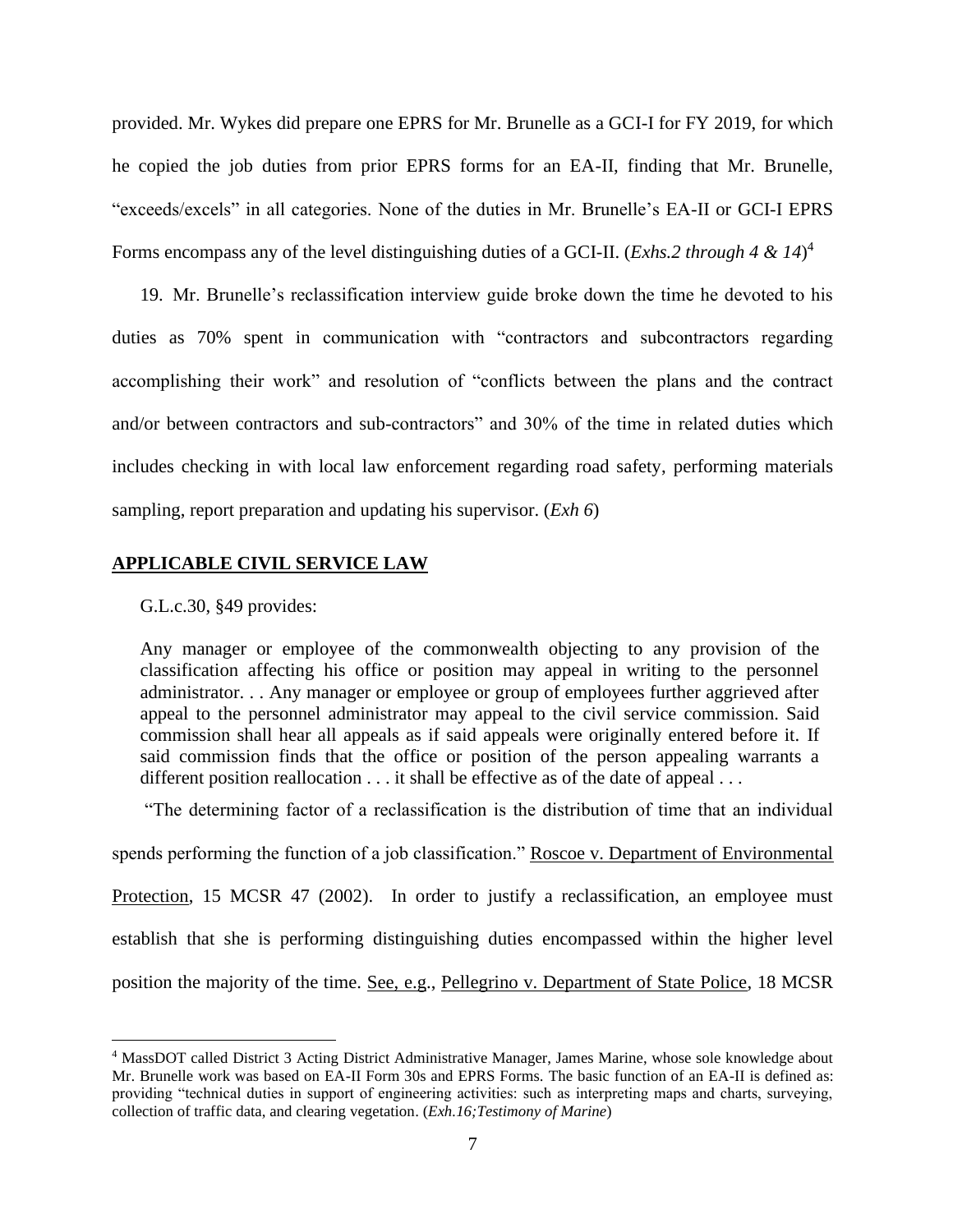261 (2005) (at least 51%); Morawski v. Department of Revenue, 14 MCSR 188 (2001) (more than 50%); Madison v. Department of Public Health, 12 MCSR 49 (1999) (at least 50%); Kennedy v. Holyoke Community College, 11 MCSR 302 (1998) (at least 50%). What must be shown is that Mr. Brunelle performs the "distinguishing duties" of the GCI-II position a majority the time and, in making this calculation, duties which fall within both the higher and lower title do not count as "distinguishing duties." See Lannigan v Department of Developmental Services, 30 MCSR 494 (2017)

## **ANALYSIS**

Mr. Brunelle was initially misclassified as an EA-II in the Engineering Aide Series when he was assigned to Mr. Wykes as an inspector for District 3 construction projects. This issue has now been resolved with his reclassification, retroactively, to a GCI-I in the General Construction Inspector Series. The sole question for the Commission is whether the job Mr. Brunelle performs is appropriately classified at the "entry level" of GCI-I or at the supervisory level of GCI-II.

The Commission has plowed this ground before. In Cohen v. Massachusetts Highway Dep't, 23 MCSR 120 (2010), the Commission allowed a reclassification from GCI-I to CGI-II of an eight-year tenured employee assigned to the Structures Maintenance Unit responsible for repairs of all bridges within District 5. Prior to 2005, Mr. Cohen worked in the field, reporting to a Resident Engineer (CE-III), and was responsible for inspecting bridge repairs and maintenance operations, taking field notes, recording attendance and calculating quantities for estimates. In approximately 2007, Mr. Cohen was reassigned to the district office, reporting to the District Structural Maintenance Engineer (CE-IV), and he became responsible for responding to reports from his superiors, the state police and the public concerning the state of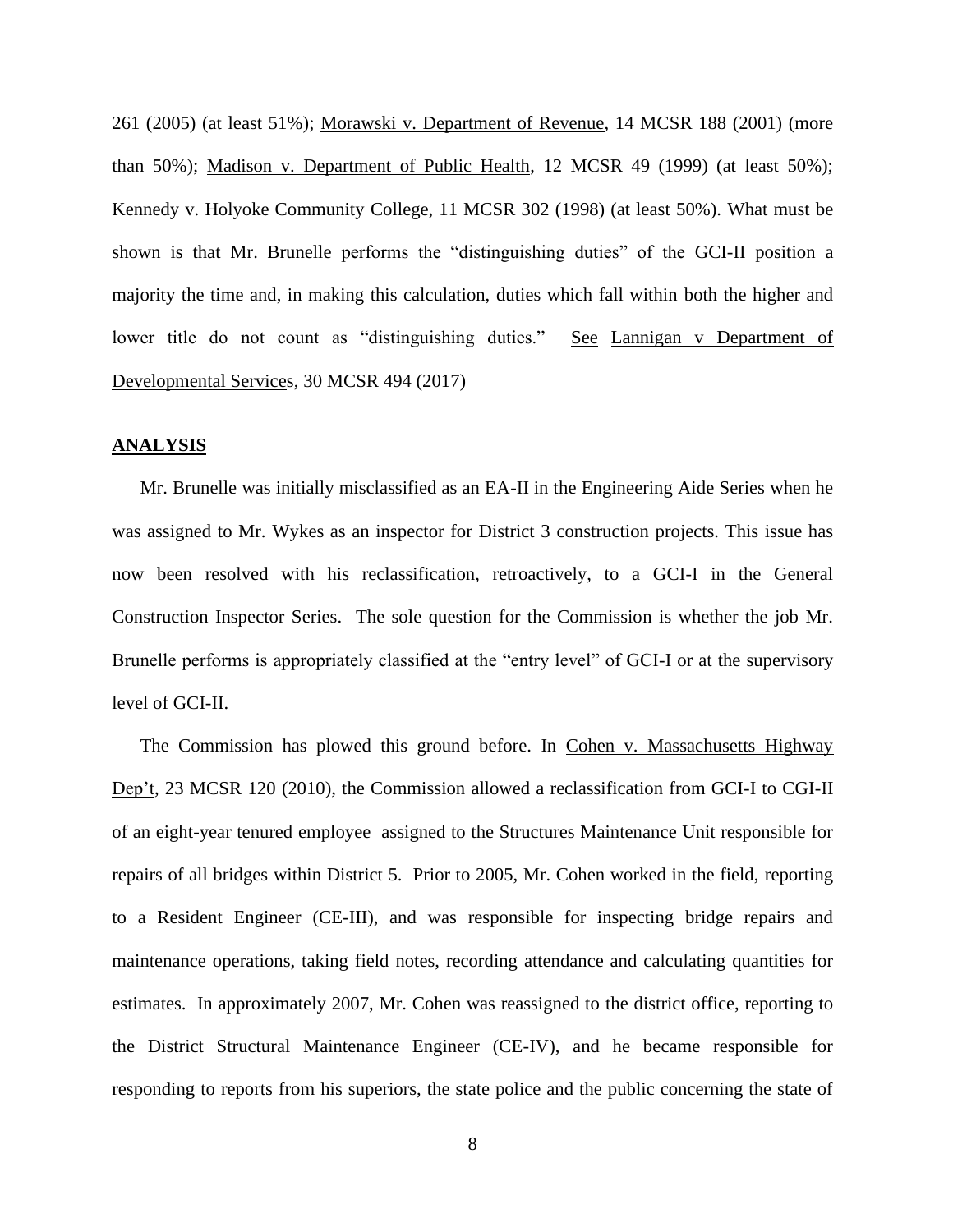bridges that needed repairs. He would then determine whether to make a site visit (either in person or by directing another employee to do so) and determine what needed to be done to remedy the problem. If the repair was simple, he would inform the bridge gang supervisor who would send a gang (laborers) to make the repair. If the repair was more complex, he would prepare the necessary documents so that the job could be put out to bid. Over time, preparing and monitoring bridge contracts became Mr. Cohen's primary full-time duty. Although he did not have any direct reports assigned to him, he did supervise the bridge gangs (approximately 5 employees each), scheduling their work and issuing program directives, all work of the type "expected of a first-level supervisory position." He became responsible for "showing the ropes" to new hires, some of whom held titles higher than his. He also assumed responisbility for financial tracking of contracts, recommending the acceptance of completed construction projects and was "instrumental in clearing a back-log of maintenance contracts needing final submission". While some of Mr. Cohen's duties were common to both GCI levels, the Commission found that the preponderance of the evidence established that he devoted more than 60% of his time to his duties in preparing contracts for structural bridge repairs, supervising the construction operations on those contracts, and closing out completed work, all work involving "structural steel placement, excavation and drainage, traffic lines, signs, controls and pavement" that fell within the purview of a GCI-II.

More recently, in Pavone v. Massachusetts Dep't of Transportation, CSC No. C-20-085, 33 MCSR xxx (2020), the Commission denied a reclassification appeal brought by a MassDOT District 3 GCI-1 who sought reclassification to GCI-II. Mr. Pavone had been employed as a GCI-I for one year when he sought reclassification. He had no prior experience in general construction inspection and did not meet the minimum entrance requirements for the position of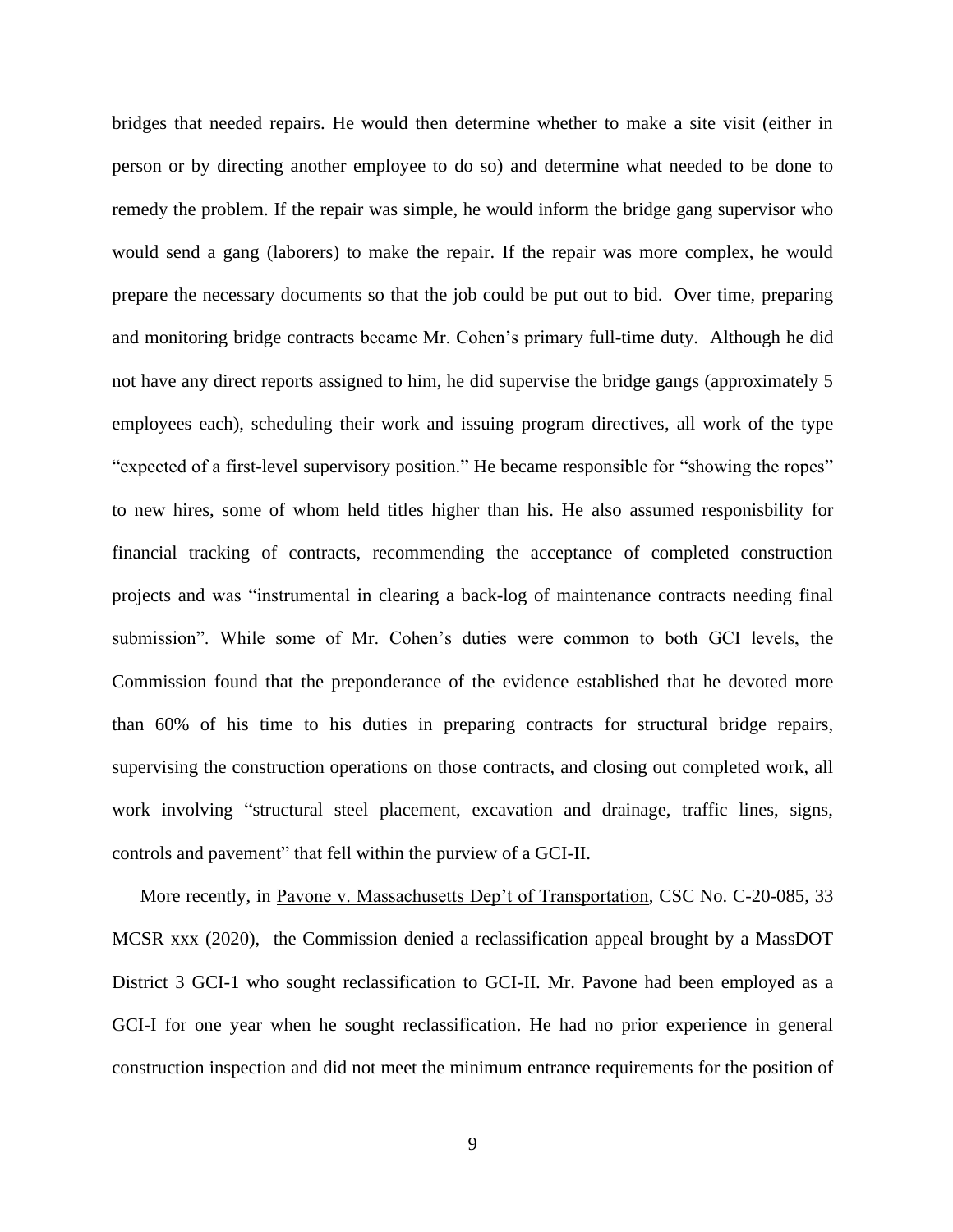GCI-II which requires at least "four years of full-time or equivalent part-time, technical experience in the construction, inspection, and/or alterations of construction projects such as highways, buildings, bridges, tunnels, sewers, waterway, dams and parks" or equivalent educational substitutes. Moreover, after six months of on-the-job training, Mr. Pavone stated that he was "now able to provide Line and grade to the contractor and calculate pay quantities" and that his other job duties "now include concrete sampling, asphalt inspections when grinding/paving is being done. I keep a daily log of the contractor's completed work and ensure that the work which has been logged has been completed to the contract specifications. I then enter my daily log into the field report recording all measurement, pay codes and pictures which is then reported back to [my supervisor] for his review and input. Together, [my supervisor] and I ensure that the set ups and road closures are done properly to ensure the well-being and safety of the workers and the public." There was no evidence that Mr. Pavone directly or functionally supervised any MassDOT personnel on the project to which he was assigned. Id. Thus, the experience and duties presented by Mr. Pavone described are a classic example of the work of an "entry-level" GCI-I.

In Mr. Brunelle's case, he had performed highway inspection work for almost a decade before assuming his current position in March 2017. He became a "de facto" assistant to his supervisor, Resident Engineer Wykes, who assigned him primary responsibility to oversee multiple projects in his periodic absence, and on overtime night shifts, with contract values from 42 million dollars to \$13.5 million dollars. These projects included concrete and steel placement, excavation and drainage improvements, wetlands replication, installation of traffic signal equipment and full depth roadway construction, which are the specific types of construction projects assigned to a GCI-II. As part of his duties, on occasion, he responded to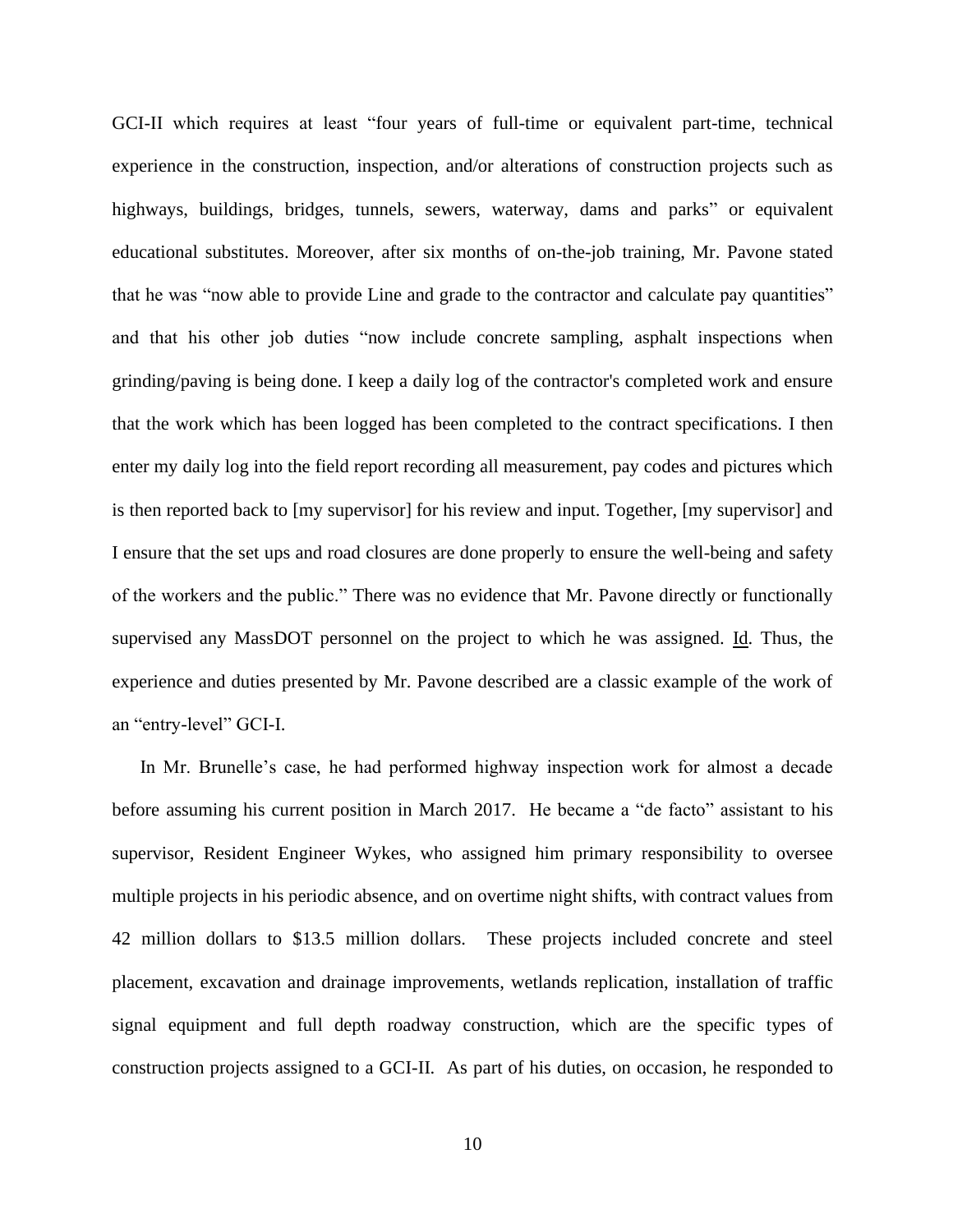and resolved an issue involving an abutter, he directed a change to plans and specifications when a work-around was needed to rectify a design problem that arose in the field, and he served as part of the team of personnel who attend pre-bid conferences, all examples of duties performed at the GCC-II level.

On the other hand, according to Mr. Brunelle's reclassification interview guide, he estimated that 70% of his time was devoted to communication with "contractors and subcontractors regarding accomplishing their work" and resolution of "conflicts between the plans and the contract and/or between contractors and sub-contractors." Thus, neither his interview guide, nor any of his EA II or GCI-I EPRSs identify any duties that fit the GCI-II level. No Form 30 was prepared for his position as a GCI-I.

Mr. Brunelle's duties do not include the responsibility for any direct reports, for whom he assigns work and reviews their performance (through the EPRS process) of any MassDOT personnel which is part of the distinguishing duties of a GCI-II, although no GCI-II in District 3 actually have any such direct reports. He does, as part of his work in the field, "functionally" supervise and assign work to both contract employees and MassDOT technical personal who are assigned to his shifts (by others), but this work is a duty expressly described as common to both the GCI-I and GCI-II levels and is not properly included in determining whether he performs at the GCI-II level. E.g., Lannigan v Department of Developmental Services, 30 MCSR 494 (2017)

Finally, Mr. Brunelle contends that one or more other MassDOT employees have been reclassified to GCI-II who are doing allegedly equivalent work. The Commission has repeatedly noted, when reviewing reclassification appeals, the Commission must look "only at the duties of the Appellant" and the classification of other employees who held those positions prior to being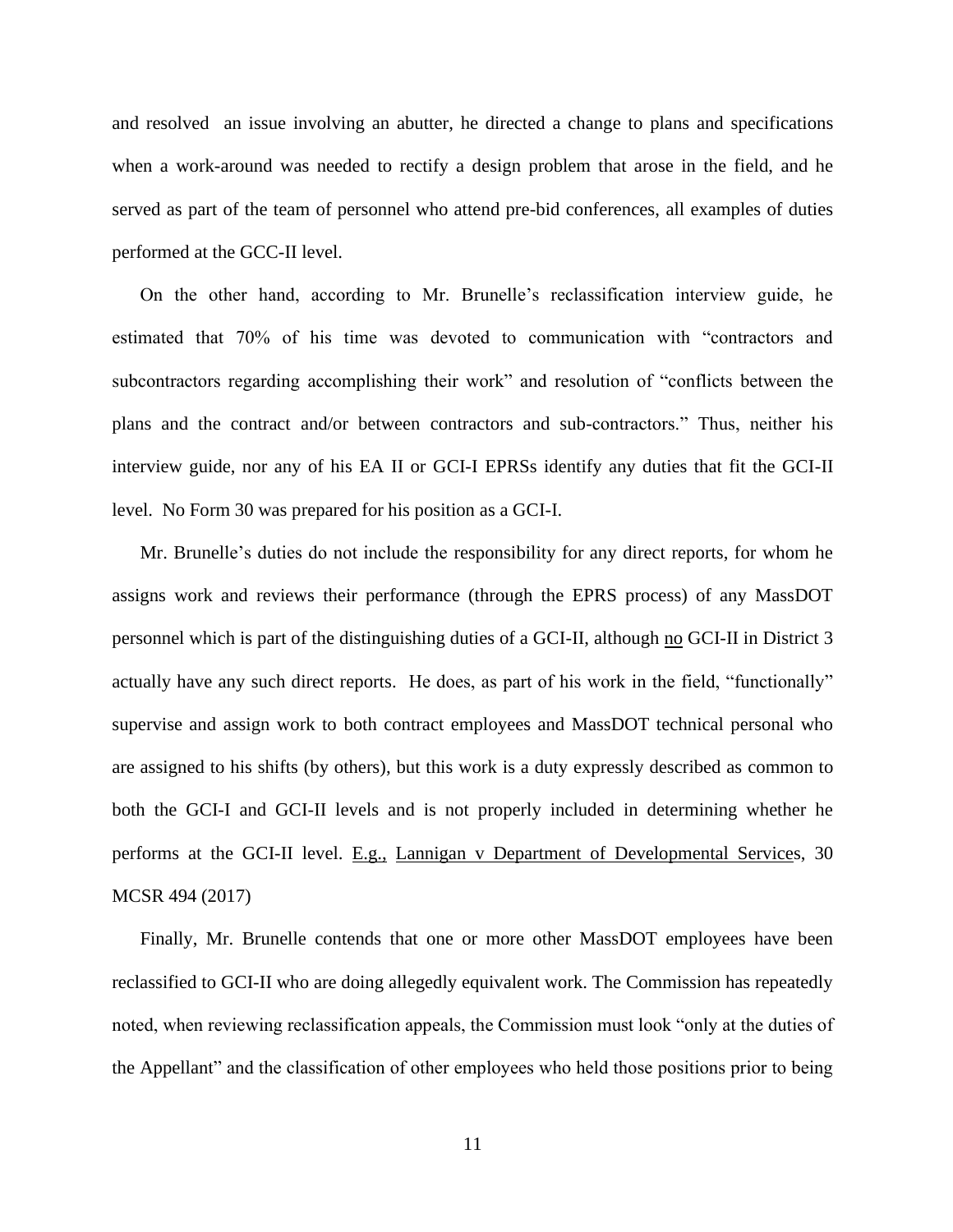transferred to their current job, or promoted by the Appointing Authority to the position, have no bearing on the issue before the Commission as to whether the Appellant meets the preponderance of the evidence test that the Appellant is performing a majority of the time at the higher level. See Dell'Anno v. Massachusetts Dep't of Revenue, CSC No. C-18-083, 33 MCSR xxx (2020); McBride v. Dep't of Industrial Accidents, 28 MCSR 242 (2015); Palmieri v. Department of Revenue, 26 MCSR 180 (2013).

After carefully reviewing the evidence, I conclude that, Mr. Brunelle has shown that he has been given considerable discretion to exercise independent authority over contractors and MassDOT personnel and that, on occasion, his decision-making authority rose to the level expected of a GCI-II, such as in identifying and implementing field changes to plans and specifications, inspecting and reporting on the more complex types of construction (concrete and steel, drainage, traffic signals, etc.), and being delegated the authority to act as a "de-facto" assistant Resident Engineer. The evidence, however, does not support the conclusion that, at the time of the request for reclassification in March 2017, or at of any time thereafter, Mr. Brunelle was performing these level distinguishing duties more than 50% of the time. Although his superiors supported his request for reclassification, the Form 30s and the EPRSs, prepared by those same supervisors, as well as Mr. Brunelle's own interview guide descriptions, are devoid of evidence that supports that conclusion. Although Mr. Brunelle provided credible, anecdotal evidence that, in some respects, he does sometimes perform at the level of a GCI-II, the Commission has consistently held that the evidence required to allow a reclassification requires proof that, at the time of the reclassification request, those duties comprise the majority of his permanently assigned work. In this respect, a reclassification is different from a promotion, which implies a prospective change in duties, rather than proof that the duties are already being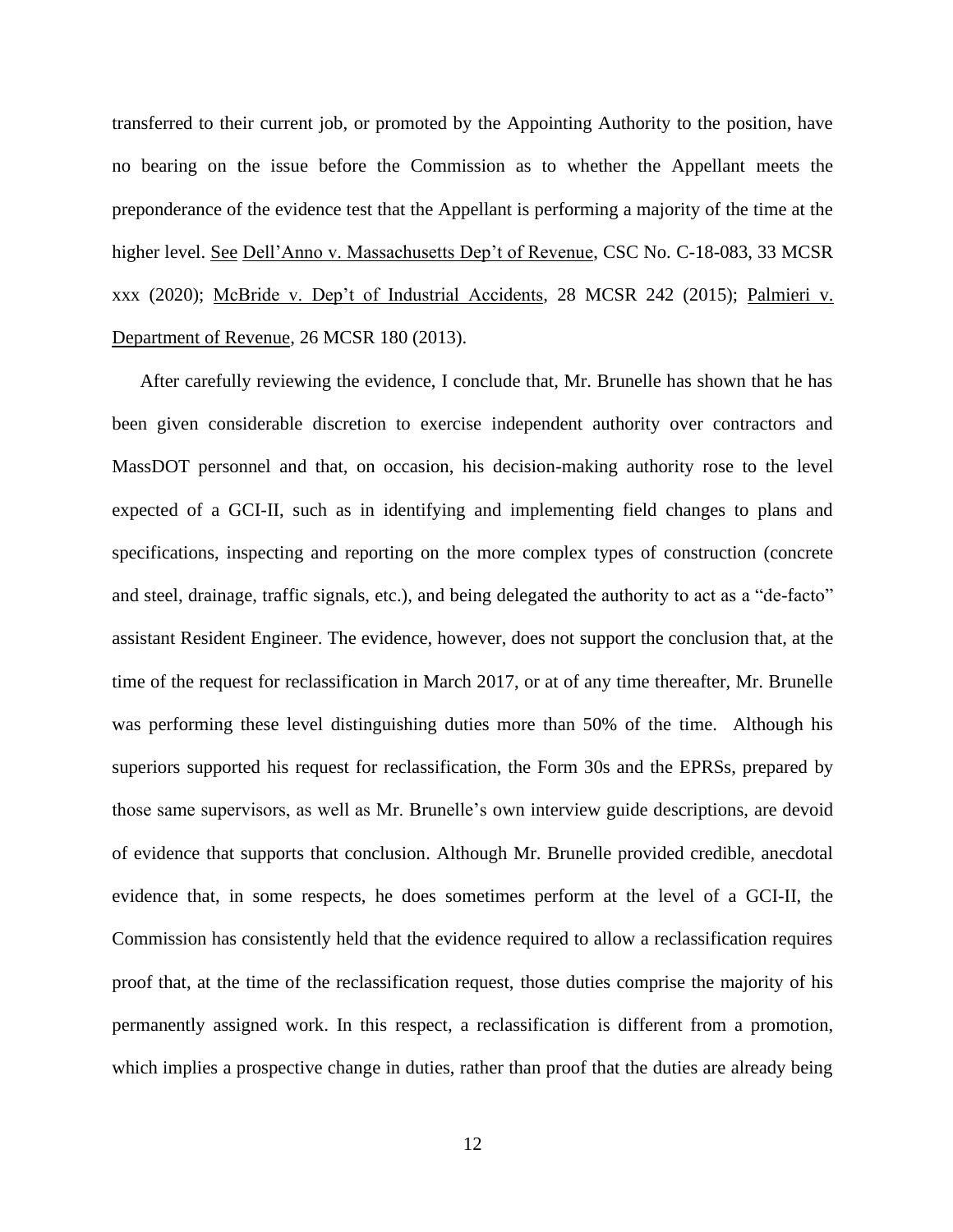performed at the higher level a majority of the time. Similarly, when an employee agrees to work overtime or temporarily works "out-of-grade", he or she may have some other claim (such as under a collective bargaining agreement) to receive a pay-differential for the time spent working in that capacity, but temporary, voluntary or overtime assignments are not, as a general rule, meant to be transformed into permanent promotions through the reclassification statute. See, e.g., Hartnett v. Department of Revenue, 30 MCSR 398 (2017); Baran v. Department of Conservation & Recreation, 18 MCSR 355 (2005). See generally, Boston Police Dep't v. Jones, xx Mass.App.Ct. xxx, xxx (2020) (in general, voluntary overtime and detail pay are not part of the regular compensation of a tenured civil servant)

In sum, Mr. Brunelle is, without doubt a well-regarded, high performer in his position as a GCI-I. He does not qualify for reclassification to GCI-II at this time. If, at a later date, he is able to marshal more specific, convincing evidence that demonstrates that his job obligates him to perform, on a permanent basis, the level distinguishing duties of a GCI-II for more than a majority of his time, he may be able to show, in the future, that he deserves appropriate relief.

Accordingly, for the reasons state above, the appeal of the Appellant, Brian Brunelle, under Docket No. C-19-116, is *denied.*

Civil Service Commission

*/s/ Paul M. Stein* Paul M. Stein Commissioner

By vote of the Civil Service Commission (Bowman, Chairman [absent]; Camuso, Ittleman, Tivnan & Stein, Commissioners) on December 3, 2020.

Either party may file a motion for reconsideration within ten days of the receipt of this Commission order or decision. Under the pertinent provisions of the Code of Mass. Regulations, 801 CMR 1.01(7)(l), the motion must identify a clerical or mechanical error in this order or decision or a significant factor the Agency or the Presiding Officer may have overlooked in deciding the case. A motion for reconsideration does not toll the statutorily prescribed thirty-day time limit for seeking judicial review of this Commission order or decision.